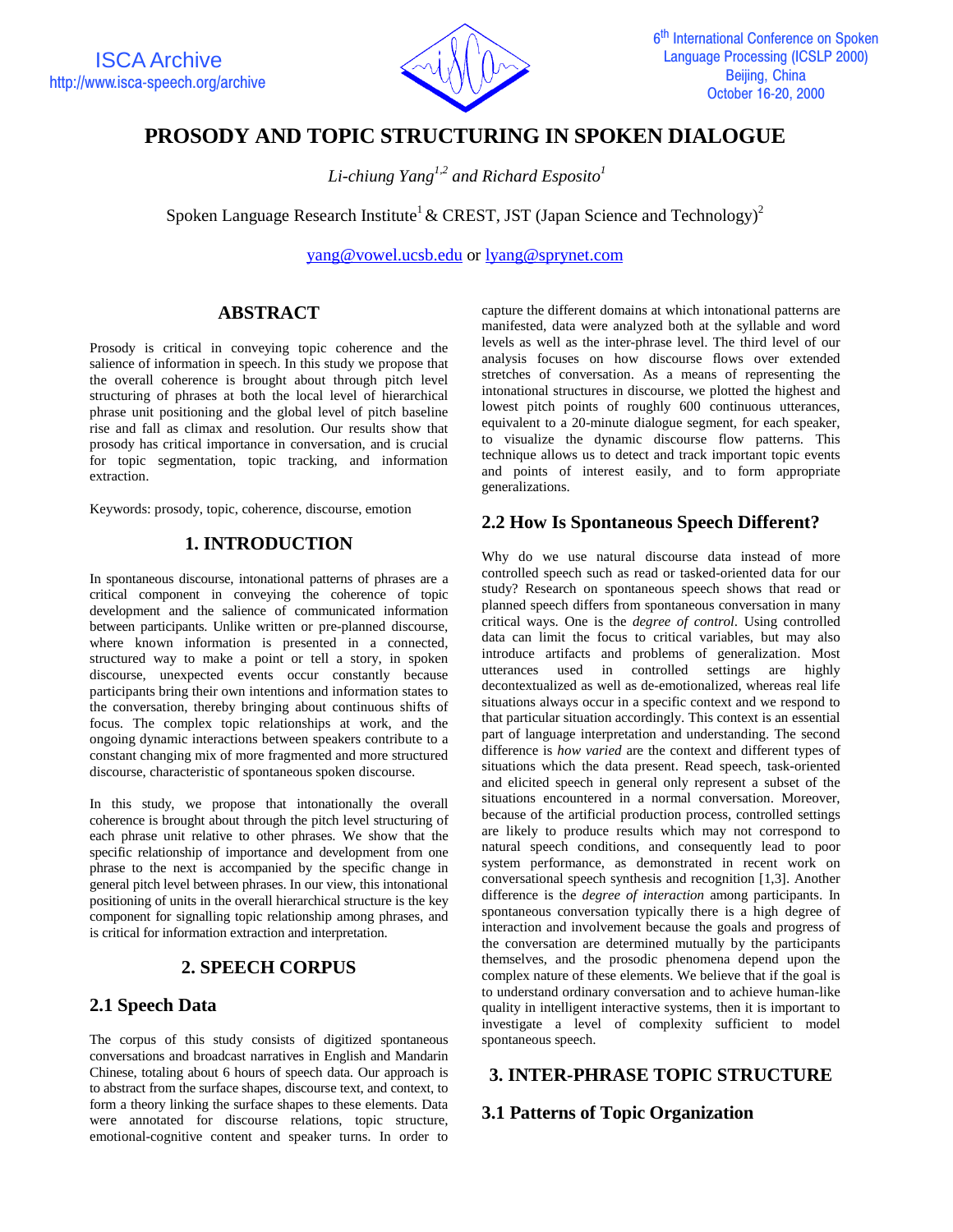*Downstepping.* Analysis of the pitch movements in our conversational data shows that topics are hierarchically organized by intonation. In our data, dialogue, episodes and topic initiation often begin with a high pitch level or expanded pitch range and a high amplitude, while endings or closings are marked by a low pitch level or narrowed pitch range and a low amplitude. The direction of pitch level movement is frequently downward i.e. from higher to lower between phrases within the topic or episode. Within topics, downstepping between phrases usually occurs when there is a natural elaboration of topic ideas which move towards a resolution. This process can be seen as progressive movement away from uncertainty, with each subsequent phrase closer to a final resolution. The degree of step lowering represents the degree of completeness and finality of the phrase relation in the topic hierarchy. This resolution can be of several types. Speakers often have an underlying goal, and each subsequent statement brings the speaker closer to that goal. The discourse resolution can also include a more explicit goal, as in the working out of a logical problem to a successful conclusion or in situations of mutually referencing shared knowledge. In all of these cases it can be seen that the progression from high pitch to low pitch correlated with elaboration of previous steps can be associated with a growing level of confidence and certainty.

*Upstepping.* Another important marker of hierarchical topic organization is upstepping, i.e. upward movement in pitch between phrases. We found that although topic development frequently follows a downstepping pattern, in spontaneous speech, new topics or subtopics are often introduced as more gradual and natural developments of previous topics, and topic initiation phrases can start at a low or more intermediate level and subsequent phrases develop in patterns of upstepping. This may occur because the unity of the narrative development takes precedence over the need to signal new information. Successive upstepping from such low topic initiation points often occurs as emotional elements unexpectedly enter the conversation or in situations of overcoming previous inadequacy or incompleteness. Our analysis indicates that upstepping and downstepping between phrases signal different cognitive activities, reflecting the different status of uncertainty and certainty, new information, and planning. In our data, upstepping between phrases often occurs in situations of cognitive uncertainty, as in self-reflection and doubt, in contrast to downstepping, which is typically associated with definiteness, finality and completion. In addition to occurring as natural progression to a new topic, upstepping frequently occurs in cognitively less planned situations, or when the speaker is getting progressively more involved with the topic.

Throughout conversation, upstepping and downstepping frequently alternate on a phrase-to-phrase basis, expressing changing uncertainty and certainty as new propositions emerge, are tested, and are resolved. Thus, the pitch level structuring of phrases not only signals the coherence relations among phrases but really represents the multi-tiered emotional and cognitive processes at work in spontaneous discourse.

*Data Discussion.* We illustrate what is happening at the interphrase level with respect to these topic structure patterns in Figures 1-2. What we have found in our data is that a structure of systematic hierarchical phrase level movements in discourse exists, and that these movements are pragmatically and cognitively meaningful. Specifically, topic structure and development are intonationally indicated by the phrase pitch height as well as direction of pitch step between phrases [4].



Figure 1: A mix of upstepping and downstepping phrasal movements correlate systematically with topic development in a section of English narrative data.



**Figure 2:** The striking contrast between the sequence of upstepping leading to a dramatic climax, and the following anti-climactic downsteps is evident when the whole narrative event is captured in one view.

The systematic nature of phrase-to-phrase intonation is evident in Figure 1, which shows the pitch movements of a 14-phrase subsection of a radio story. The overall rise-fall-rise-fall pattern is segmented naturally by the intonational direction, with each of the four sustained directional movements corresponding to development on a different aspect of the topic, with local peaks constituting narrative climaxes.

Figure 2 shows a very dramatic intonational hierarchy of upstepping followed by downstepping which correlates with the topic structure. Analysis of the data shows that in this section, each phrase functions to add new information to overcome the previous phrase until the speaker finally comes to the climax of the story. The speaker then gradually descends in pitch, elaborating further details on the downslope. The topic relations and pitch level patterns in these examples show that there is an underlying coherent organization of topic through intonation. Even when the topic is disorganized, the intonation signals systematically the coherence and unity of the discourse.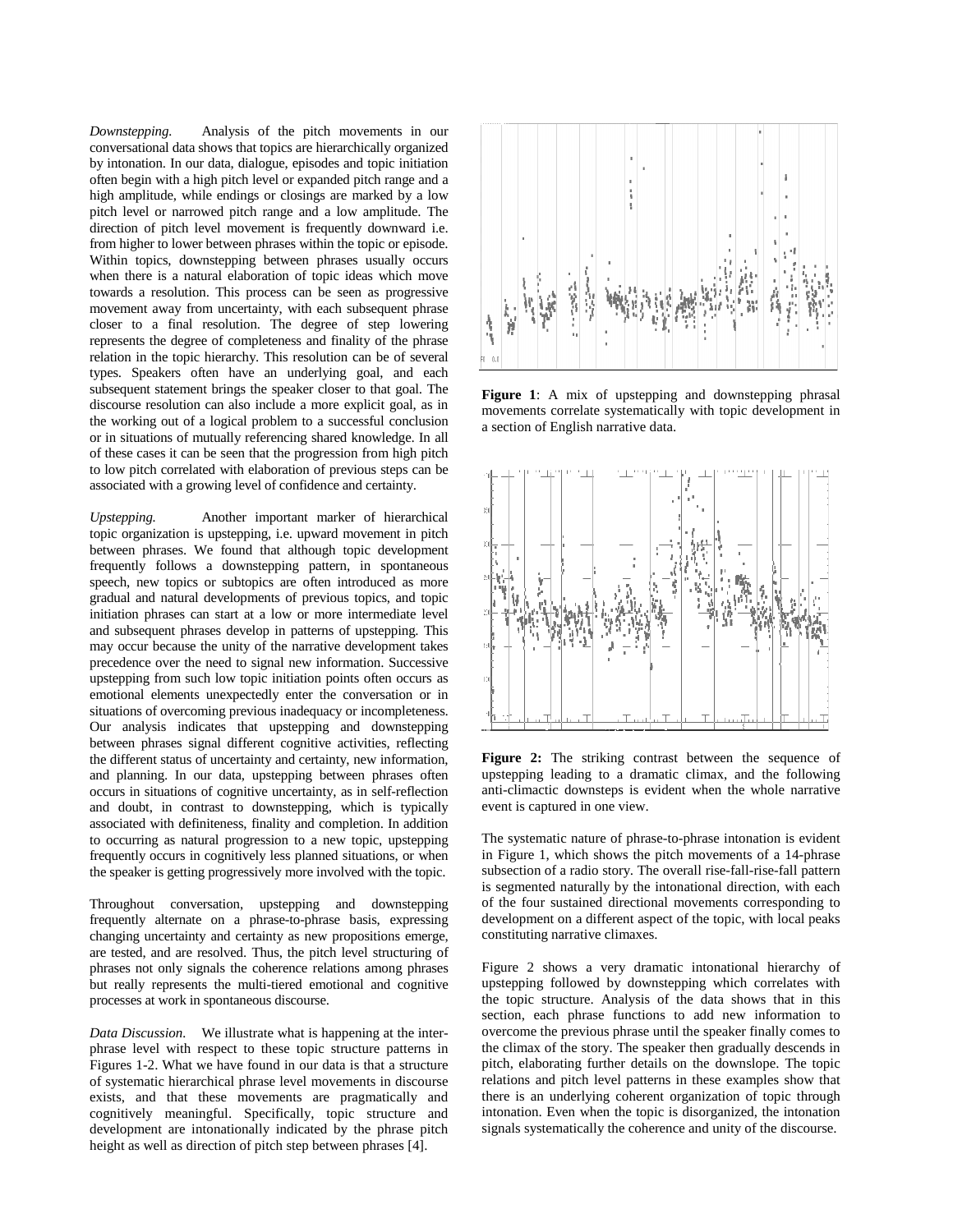



**Figures 3-5:** In top left, lower left, and top right order A: magenta, white (interruptions) B: blue, yellow (interruptions)

#### **4. EPISODIC TOPIC STRUCTURE**

#### **4.1 Climax and Resolution**

The coherent intonational organization of phrases which represents the phrase-to-phrase cognitive relationships of uncertainty and planning simultaneously manifests a process of climax and resolution. Our data show that climax and resolution patterns seem to be one of the most important recurring patterns of cognitive and emotional change which guide the development and intonational hierarchical structure of a conversation. A discourse climax is often mutually reached by participants in a conversation when the speaker successfully communicates and fully involves the hearer in the essential moral of the topic, at which point an intonational peak occurs. This pattern is illustrated in the following examples in Figures 3-5, in which the climax is reached when topic, discourse, and cognitive-emotional elements all come together.

Intensity and degree of uncertainty and certainty are significant determinants of topic direction and have a strong influence on the prosodic structure. In this part of the conversation (Figure 3),



speaker A starts to talk about a conference she attended previously and speaker B mistook it to be the conference that she was interested in, so she initiates a series of short questions (in the form of interruptions) to confirm and clarify the information. The general pattern seen here is that speaker B encounters an initial high unsettled state of uncertainty and gradually progresses to a more settled and certain state, as the information becomes more complete, and this is clearly expressed in the overall downtrend in the pitch levels for these utterances. The internal structure, the ups and downs within this pattern, is also very revealing. At each utterance that expresses doubt and a need for clarification, there is a local rise in pitch, whereas those utterances which express acknowledgement and certainty are locally lower in pitch. The specific strength of signal needed varies systematically with the resolution of the differing interests and knowledge states of participants.

Taking a more extended view of our data shows that pitch movements also vary according to overall patterns of topic development and intensity of speaker involvement. Analysis of the discourse text shows that the rise-fall arc seen in Figure 4 also coincides with the development of a major subtopic that both speakers actively contribute to. This involvement is signaled by the large amount of dots at varying heights of both speakers. Both speakers' involvement reaches a peak of excitement roughly at the U320-U330 section, then gradually descends as speaker A gives more specific details in concluding the topic. The pitch levels of both speakers also converge and follow the same rise-fall pattern as interest in the topic increases and then is resolved. And this shows that there exists an overall systematic prosodic structure that integrates topic progression and speaker involvement through a process of climax and resolution.

What is happening in the conversation in Figure 5 is that one speaker (speaker B) begins to develop a topic that she is interested in but that had not been successfully communicated, and the interest level and the speaker's involvement are intensified as she attempts to overcome the mismatch, whereas speaker A's pitch movements are expressed in more uniform overall descending pattern. The descending part of the curve also coincides with the resolution of an issue that speaker B had been very uncertain about throughout that section of dialogue. This reinforces our view that at each level, prosody links speaker interactions, topic progression and cognitive state.